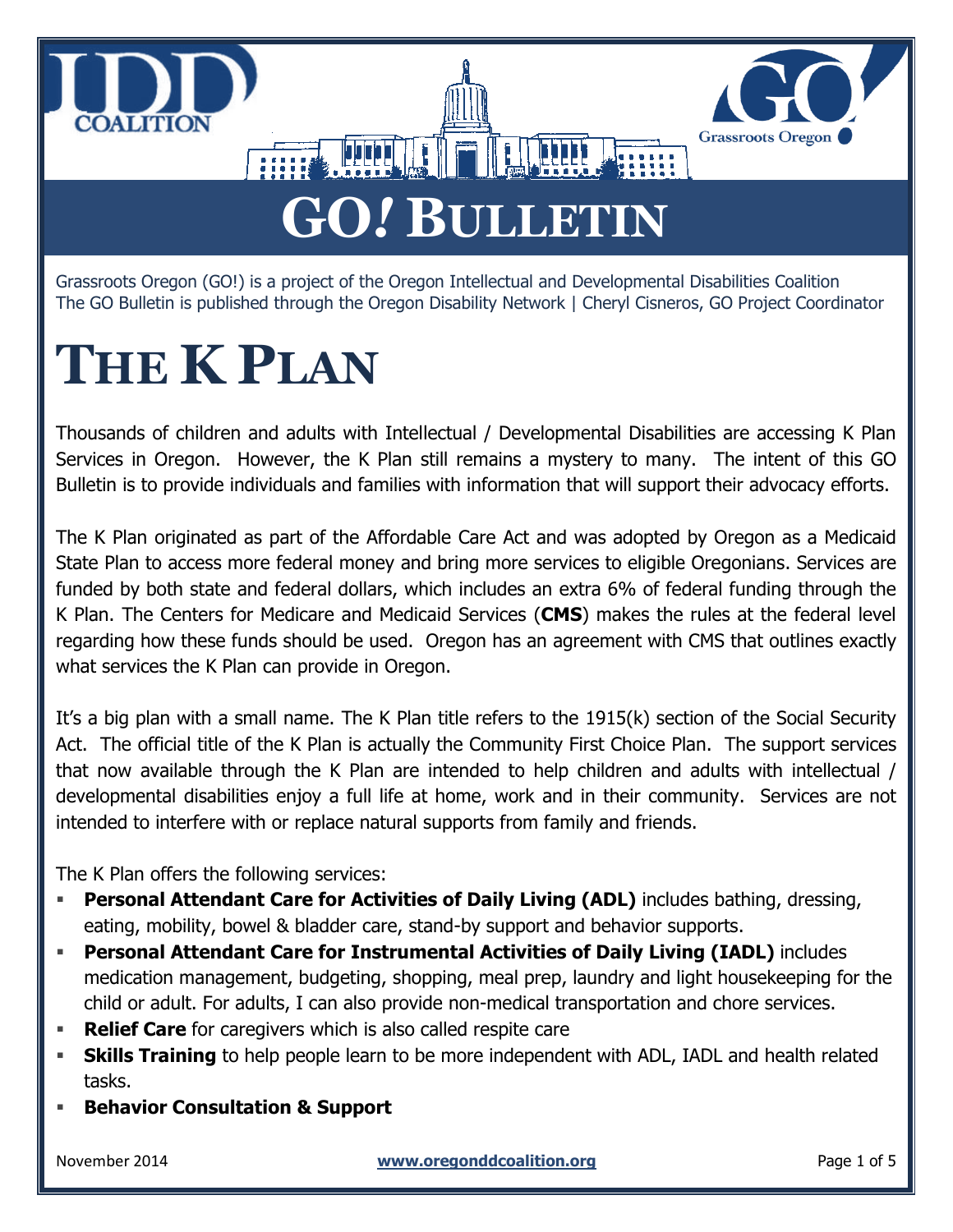- **Assistive Technology & Devices** limited to \$5,000 per year
- **Home Modifications** limited to \$5,000 per year
- **Emergency Response Systems**
- **Home Delivered Meals**

The K Plan is also used to fund community inclusion day supports for adults, foster care and group residential settings.

The process of accessing support services is outlined below:

- Referral & Application to Developmental Disabilities Services DD Eligibility Determination
- **<b>**  Level of Care Determination  $\Phi$  Medicaid Eligibility Determination  $\Phi$  Needs Assessment
- $\circledcirc$  Choice Counseling  $\circledcirc$  Service Planning

A referral and application to the local Community Developmental Disabilities Program (**CDDP**) is the initial step needed to access the DD Services system. Here are some key things to know:

- A parent, legal guardian or anyone with permission from the person can make a referral
- The local Community DD Program is responsible for determining eligibility
- For adults, it is the county where they live
- For children, the county where the primary parent lives or the court with jurisdiction is
- The applicant must be a United States Citizen or permanent resident
- No funded services can be provided until eligibility has been determined
- The timeline for determining eligibility is 90 days from the date of application
- **Individuals must have an ID or DD eligibility to receive any funded service**

In Oregon eligibility is based on either an Intellectual Disability (**ID**) or Developmental Disability (**DD**) diagnosis confirmed through a medical or clinical evaluation by a qualified professional such as a medical doctor or psychologist.

- With an Intellectual Disability the IQ score is generally under 70 but not over 75, with significant adaptive impairment attributed to the disability evident prior to age 18.
- With a Developmental Disability there must be significant adaptive impairment attributed to the diagnosis that requires supports similar those with ID but IQ scores are not relevant and the diagnosis must be made by the person's  $22<sup>nd</sup>$  birthday.

If eligibility is declined, the local Developmental Disabilities Services office can facilitate an informal meeting with a State Diagnosis and Evaluation Coordinator to review the reason for the denial and to talk about whether additional information may be considered. Applicants also have the right to request a contested case hearing.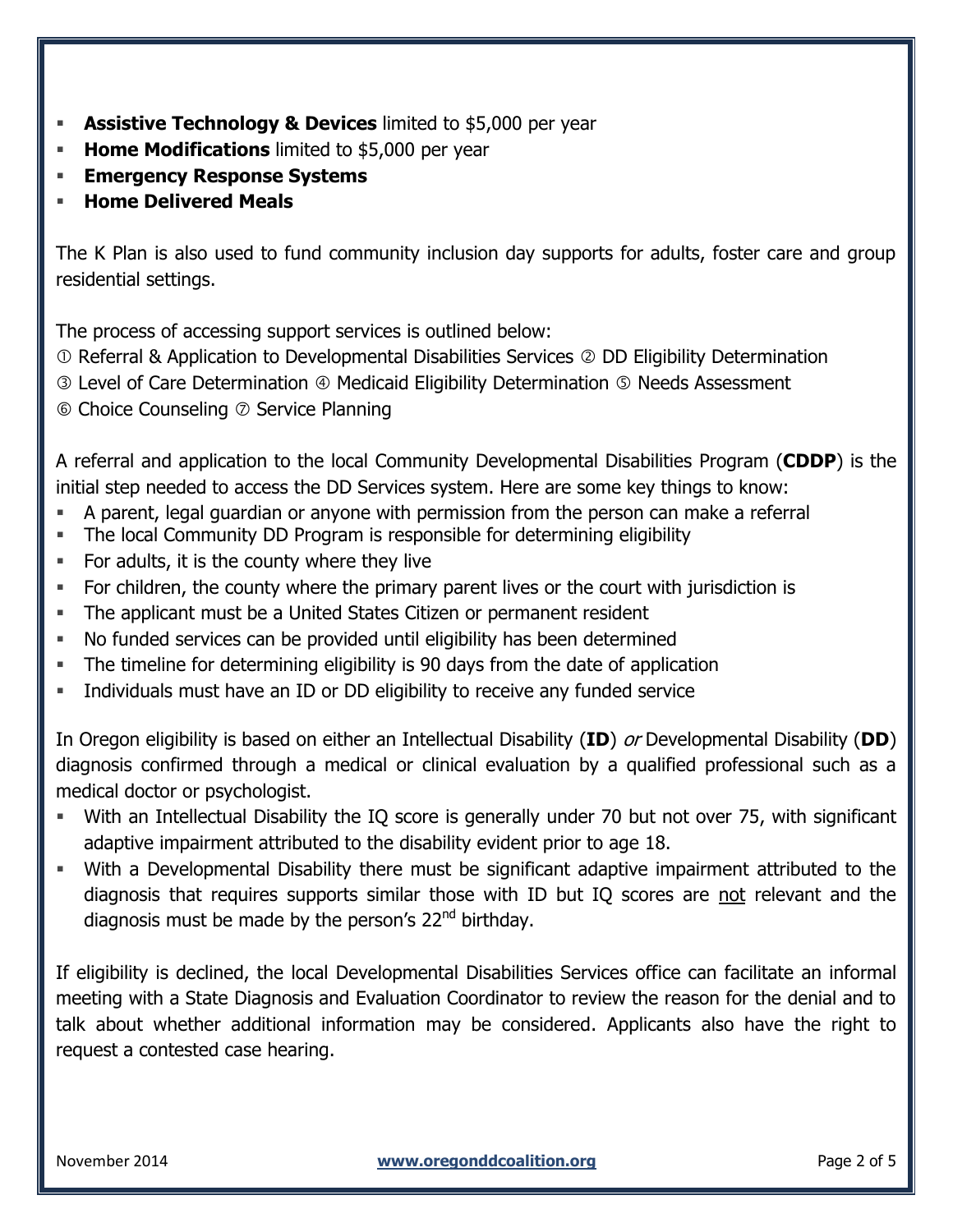After eligibility for DD Services is confirmed, the next step is to determine if the person meets an institutional Level of Care, which means that without support services they would likely require care in a hospital, nursing home or institution. A Level of Care assessment form is completed by the Case Manager after reviewing the person's file, interviewing the person and/or those who know the person well to document the individual's current skill levels relating to self care, communication, mobility, behavior and social interaction.

In Oregon, Medicaid funded services for Oregonians who experience intellectual and/or developmental disabilities are made available through State Plans and/or Waivers.

Oregon's Medicaid State Plans are:

- **Oregon Health Plan (OHP)** provides basic health insurance coverage for those whose individual or family income is up to 138% of the Federal Poverty Level (\$1,342/month for a family of one).
- **Community First Choice (K Plan)** is for individuals who meet the institutional Level of Care; and they are either on a HCBS Waiver (with income up to 300% SSI) or their family income is up to 138% of the Federal Poverty Level.

Oregon utilizes five Home & Community Based Services (**HCBS**) Waivers to provide long term I/DD services in a "home and community based setting" instead of an institution. These waivers have income eligibility up to 300% of the SSI limit (\$2,199/month for a family of one).

- **Adult Support Services Waiver** for adults living in their family or own home.
- **Comprehensive Waiver** for children or adults living in group, foster, family or own home.
- **Children's Behavior Services Waiver** for children whose behavior requires intensive in-home behavioral support at an institutional level of care.
- **Children's Medically Fragile Services Waiver** for children who are medically fragile with hospital level of care needs.
- **Children's Medically Involved Services Waiver** for children who are medically involved with nursing home level of care needs.

Oregon's HCBS Waivers currently include services such as case management, family training, vehicle modifications, and assistance with special diets for children and adults. Additionally, there are prevocational and supported employment services available for adults. Waivers can have wait lists, can be limited to specific populations, and have different income rules than State Plans.

It is important to note that since the K Plan is designated as a Medicaid State Plan it is considered an "entitlement" program, which means that the government guarantees timely access to state plan services for children and adults who are determined eligible and have had an assessment that confirms they need K Plan services. In other words, the state cannot deny state plan services because of a "lack of resources" and there are no waiting lists to access K Plan services.

November 2014 **by a straight and straight www.oregonddcoalition.org Page 3 of 5** and Page 3 of 5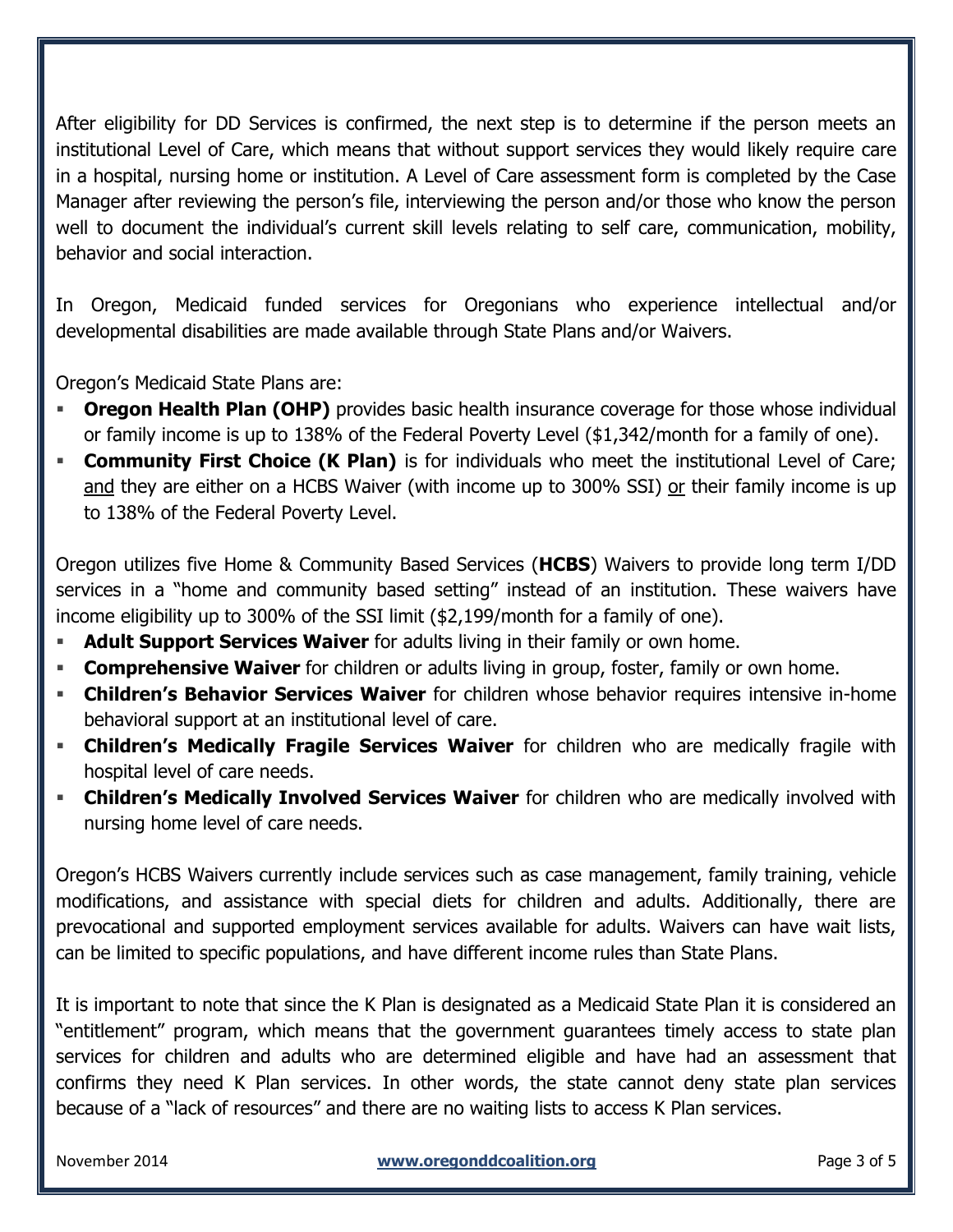It is also important to note that a child can become eligible for Medicaid Services even if their family has a higher income level. When family income levels become a barrier to needed services, a child can be declared eligible for Medicaid Services by a specialized team at Oregon's Department of Human Services called the Presumptive Medicaid Disability Determination Team (**PMDDT**). This team validates that the child's disability meets Social Security disability criteria. It is at this time that the child can be deemed a "household of one" and only the child's income will be used to determine eligibility. The CDDP will assist the family through this waiver application process, which takes several weeks.

Once it has been determined that someone has met the eligibility criteria for DD Services, Level of Care, and Medicaid Eligibility the next step of the process is the Needs Assessment which determines the specific type of disability support services the child or adult are eligible for. Either the Child Needs Assessment (**CNA**) or Adult Needs Assessment (**ANA**) will be completed depending on the person's age. The Needs Assessment will be conducted annually and should involve the individual and those who know the child or adult best.

The Needs Assessment considers the level of support needs related to transportation, shopping, safety, personal hygiene, overnight care, money management, health management, mobility, eating and drinking, communication and behavioral support needs. Individuals and families should be aware that the assessment involves a series of personal questions that may seem to be fairly clinical and focused on perceived deficits, but the intent of the assessment is to get an accurate estimate of the type and level of supports needed to safely achieve personal independence on a typical day and night. It is also important to note that these needs assessments focus on ADL and IADL supports, and while other supports are available they may not be addressed in the assessment. Individuals and/or their families should mention any support needs they are aware of during the assessment appointment. New assessments can be requested any time and should be done within 45 days once the assessment is requested.

The results of the Needs Assessment will determine the type and amount of support services hours that the child or adult is eligible to receive. This is the part of the process when the focus begins to shift from evaluating what the person needs to considering what the person wants. There is now a choice counseling process available to ensure personal preferences are considered. This meeting is intended to provide an opportunity for the person to openly express their preferences about various aspects of their life including where they live and who coordinates/provides their support services prior to their Individual Support Plan (**ISP**) meeting.

The ISP document will outline supports and services based on the results of the needs assessment with consideration of the person's preferences and goals. Individuals and families can prepare for the annual ISP meeting by providing information to the Services Coordinator, Personal Agent or Case